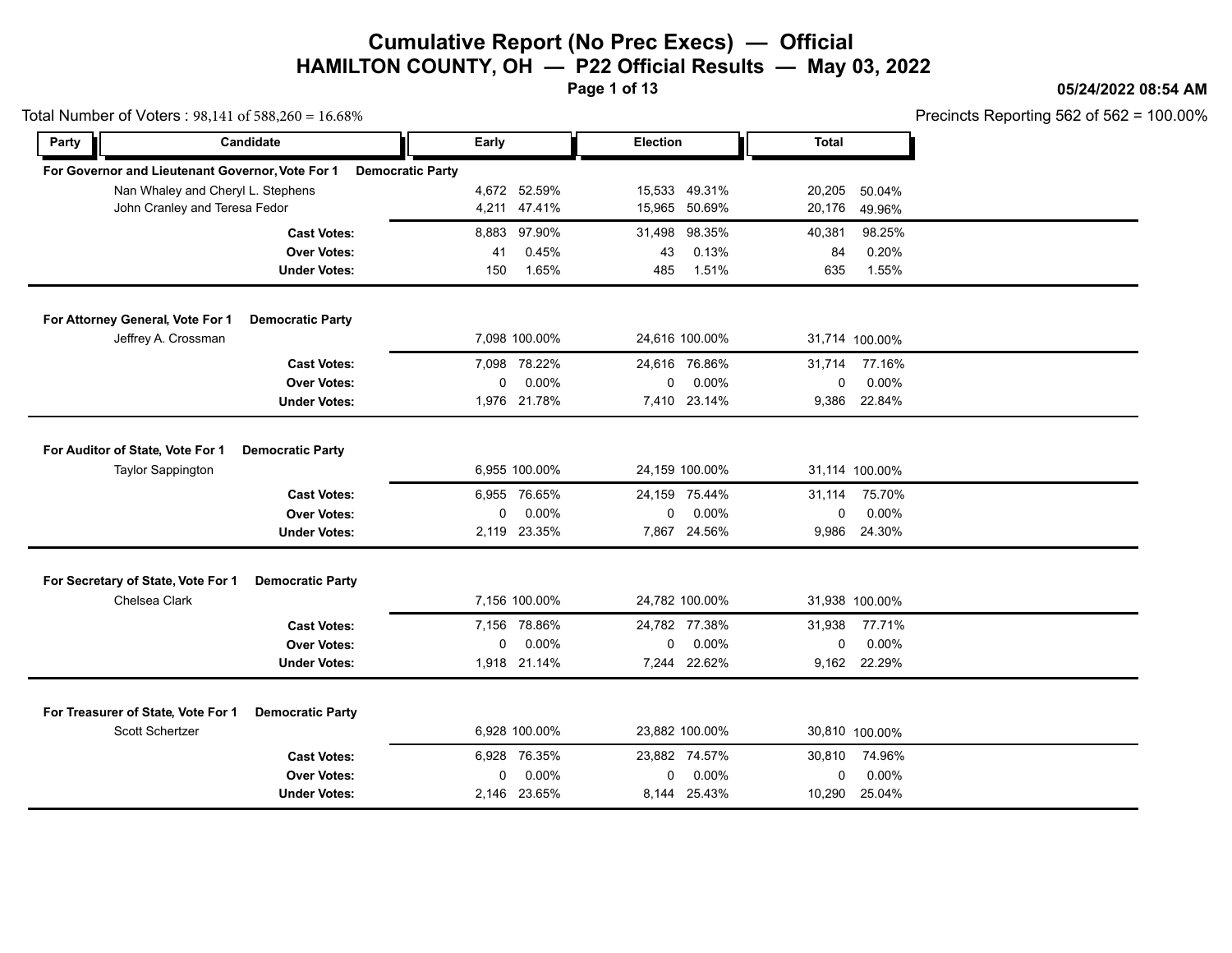**Page 2 of 13**

### **05/24/2022 08:54 AM**

|                                          | Total Number of Voters: 98,141 of 588,260 = 16.68%                                 |                         |                            |                         |                   |               |              |                       | Precincts Reporting 562 of 562 = |
|------------------------------------------|------------------------------------------------------------------------------------|-------------------------|----------------------------|-------------------------|-------------------|---------------|--------------|-----------------------|----------------------------------|
| Party                                    | Candidate                                                                          | Early                   |                            |                         | <b>Election</b>   |               | <b>Total</b> |                       |                                  |
|                                          | For Chief Justice of the Supreme Court (Full term commencing 1-1-2023), Vote For 1 |                         |                            | <b>Democratic Party</b> |                   |               |              |                       |                                  |
| Jennifer Brunner                         |                                                                                    |                         | 7,392 100.00%              |                         | 25,835 100.00%    |               |              | 33,227 100.00%        |                                  |
|                                          | <b>Cast Votes:</b>                                                                 |                         | 7,392 81.46%               |                         | 25,835 80.67%     |               | 33,227       | 80.84%                |                                  |
|                                          | <b>Over Votes:</b>                                                                 |                         | 0<br>$0.00\%$              |                         | 0                 | 0.00%         | $\mathbf 0$  | $0.00\%$              |                                  |
|                                          | <b>Under Votes:</b>                                                                |                         | 1,682 18.54%               |                         | 6,191 19.33%      |               |              | 7,873 19.16%          |                                  |
|                                          | For Justice of the Supreme Court (Full term commencing 1-1-2023), Vote For 1       |                         |                            | <b>Democratic Party</b> |                   |               |              |                       |                                  |
| Terri Jamison                            |                                                                                    |                         | 7,189 100.00%              |                         | 24,931 100.00%    |               |              | 32,120 100.00%        |                                  |
|                                          | <b>Cast Votes:</b>                                                                 |                         | 7,189 79.23%               |                         | 24,931 77.85%     |               | 32,120       | 78.15%                |                                  |
|                                          | <b>Over Votes:</b>                                                                 |                         | 0<br>0.00%                 |                         | 0                 | 0.00%         | $\mathsf{O}$ | 0.00%                 |                                  |
|                                          | <b>Under Votes:</b>                                                                |                         | 1,885 20.77%               |                         | 7,095 22.15%      |               |              | 8,980 21.85%          |                                  |
|                                          | For Justice of the Supreme Court (Full term commencing 1-2-2023), Vote For 1       |                         |                            | <b>Democratic Party</b> |                   |               |              |                       |                                  |
| Marilyn Zayas                            |                                                                                    |                         | 7,031 100.00%              |                         | 24,441 100.00%    |               |              | 31,472 100.00%        |                                  |
|                                          | <b>Cast Votes:</b>                                                                 |                         | 7,031 77.49%               |                         | 24,441 76.32%     |               |              | 31,472 76.57%         |                                  |
|                                          | <b>Over Votes:</b>                                                                 |                         | 0<br>$0.00\%$              |                         | 0                 | 0.00%         | 0            | 0.00%                 |                                  |
|                                          | <b>Under Votes:</b>                                                                |                         | 2,043 22.51%               |                         | 7,585 23.68%      |               |              | 9,628 23.43%          |                                  |
|                                          |                                                                                    |                         |                            |                         |                   |               |              |                       |                                  |
| For U.S. Senator, Vote For 1<br>Tim Ryan | <b>Democratic Party</b>                                                            |                         | 5,319 61.42%               |                         | 17,885 58.37%     |               | 23,204       | 59.04%                |                                  |
| Traci TJ Johnson                         |                                                                                    |                         | 1,808 20.88%               |                         | 6,405 20.90%      |               | 8,213        | 20.90%                |                                  |
| Morgan Harper                            |                                                                                    |                         | 1,533 17.70%               |                         | 6,352 20.73%      |               |              | 7,885 20.06%          |                                  |
|                                          | <b>Cast Votes:</b>                                                                 | 8,660                   | 95.44%                     |                         | 30,642 95.68%     |               | 39,302       | 95.63%                |                                  |
|                                          | <b>Over Votes:</b>                                                                 |                         | 0.07%<br>6                 |                         | 13                | 0.04%         | 19           | 0.05%                 |                                  |
|                                          | <b>Under Votes:</b>                                                                | 408                     | 4.50%                      |                         | 1,371             | 4.28%         | 1,779        | 4.33%                 |                                  |
|                                          |                                                                                    |                         |                            |                         |                   |               |              |                       |                                  |
|                                          |                                                                                    |                         |                            |                         |                   |               |              |                       |                                  |
|                                          | For Representative to Congress (1st District), Vote For 1                          | <b>Democratic Party</b> | 5,561 100.00%              |                         | 17,902 100.00%    |               |              |                       |                                  |
| Greg Landsman                            |                                                                                    |                         |                            |                         |                   |               |              | 23,463 100.00%        |                                  |
|                                          | <b>Cast Votes:</b>                                                                 |                         | 5,561 80.64%               |                         | 17,902 77.53%     |               | 23,463       | 78.24%                |                                  |
|                                          | <b>Over Votes:</b><br><b>Under Votes:</b>                                          |                         | 0.00%<br>0<br>1,335 19.36% |                         | 0<br>5,189 22.47% | 0.00%         | $\mathbf 0$  | 0.00%<br>6,524 21.76% |                                  |
|                                          |                                                                                    | <b>Precincts</b>        |                            |                         |                   | <b>Voters</b> |              |                       |                                  |
|                                          |                                                                                    | Counted<br><b>Total</b> |                            | Percent                 | <b>Ballots</b>    | Registered    | Percent      |                       |                                  |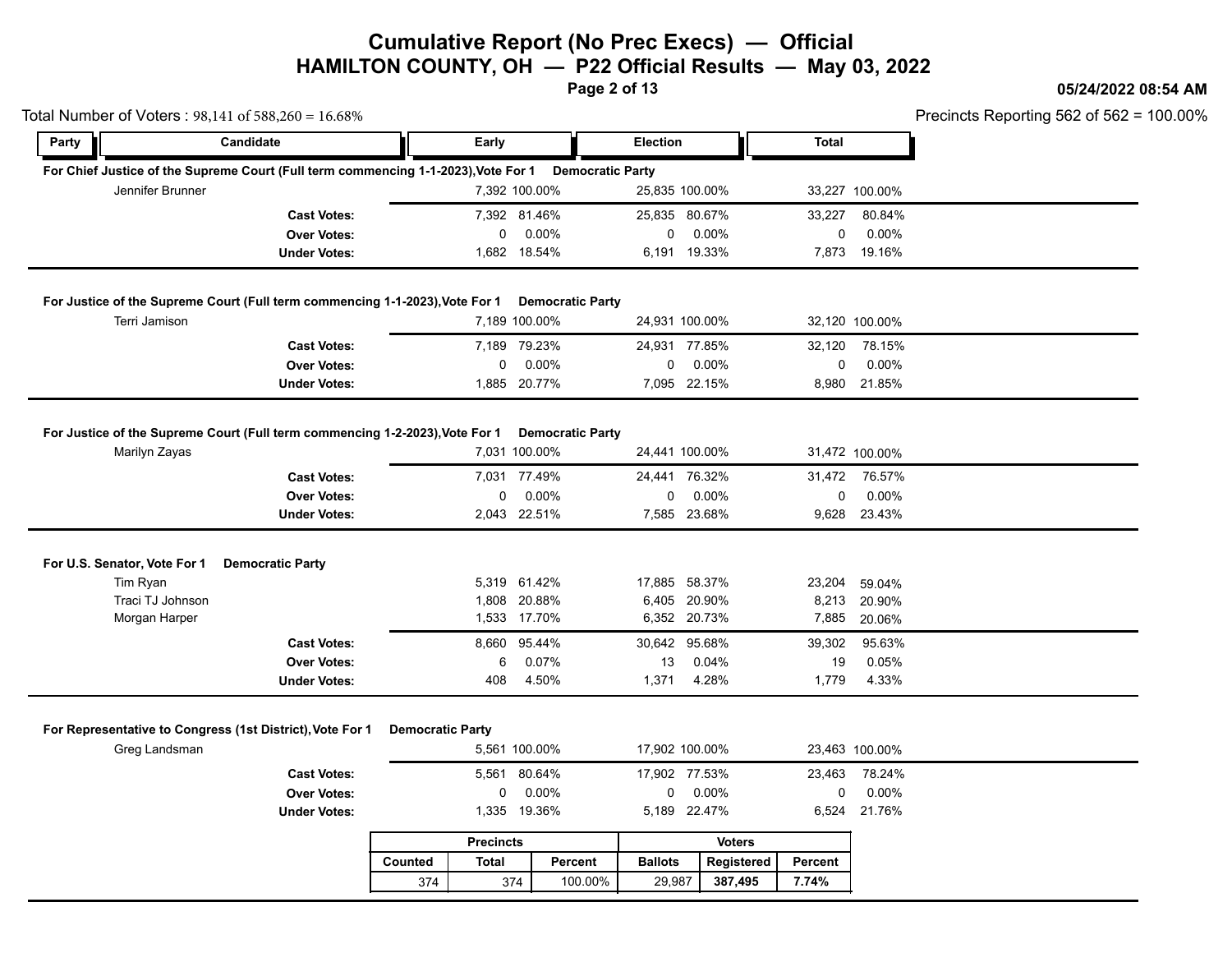**Page 3 of 13**

### **05/24/2022 08:54 AM**

|            | Total Number of Voters: 98,141 of 588,260 = 16.68%                                                        |                         |                            |                         |                |                           |               |                       |                           | Precincts Reporting 562 of 562 = |
|------------|-----------------------------------------------------------------------------------------------------------|-------------------------|----------------------------|-------------------------|----------------|---------------------------|---------------|-----------------------|---------------------------|----------------------------------|
| Party      | Candidate                                                                                                 | Early                   |                            |                         | Election       |                           |               | <b>Total</b>          |                           |                                  |
|            | For Representative to Congress (8th District), Vote For 1                                                 | <b>Democratic Party</b> |                            |                         |                |                           |               |                       |                           |                                  |
|            | Vanessa Enoch                                                                                             |                         | 1,713 100.00%              |                         |                | 6,976 100.00%             |               |                       | 8,689 100.00%             |                                  |
|            | <b>Cast Votes:</b>                                                                                        |                         | 1,713 78.65%               |                         |                | 6,976 78.07%              |               | 8,689                 | 78.19%                    |                                  |
|            | <b>Over Votes:</b>                                                                                        |                         | 0.00%<br>0                 |                         | 0              | $0.00\%$                  |               | 0                     | 0.00%                     |                                  |
|            | <b>Under Votes:</b>                                                                                       |                         | 465 21.35%                 |                         |                | 1,959 21.93%              |               |                       | 2,424 21.81%              |                                  |
|            |                                                                                                           | <b>Precincts</b>        |                            |                         |                |                           | <b>Voters</b> |                       |                           |                                  |
|            |                                                                                                           | <b>Total</b><br>Counted |                            | Percent                 | <b>Ballots</b> |                           | Registered    | Percent               |                           |                                  |
|            |                                                                                                           | 190                     | 190                        | 100.00%                 | 11,113         |                           | 200,765       | 5.54%                 |                           |                                  |
|            |                                                                                                           |                         |                            |                         |                |                           |               |                       |                           |                                  |
|            | For Judge of the Court of Appeals (1st District), Vote For 1                                              | <b>Democratic Party</b> |                            |                         |                |                           |               |                       |                           |                                  |
|            | Jennifer Kinsley                                                                                          |                         | 7,093 100.00%              |                         |                | 24,732 100.00%            |               |                       | 31,825 100.00%            |                                  |
|            | <b>Cast Votes:</b>                                                                                        |                         | 7,093 78.17%               |                         |                | 24,732 77.22%             |               | 31,825                | 77.43%                    |                                  |
|            |                                                                                                           |                         |                            |                         | 0              | 0.00%                     |               | 0                     | $0.00\%$                  |                                  |
|            | <b>Over Votes:</b>                                                                                        |                         | $0.00\%$<br>0              |                         |                |                           |               |                       |                           |                                  |
|            | <b>Under Votes:</b><br>For Judge of the Court of Common Pleas (Full term commencing 1-2-2023), Vote For 1 |                         | 1,981 21.83%               | <b>Democratic Party</b> |                | 7,294 22.78%              |               |                       | 9,275 22.57%              |                                  |
|            | Jody Marie Luebbers                                                                                       |                         | 7,048 100.00%              |                         |                | 24,599 100.00%            |               |                       | 31,647 100.00%            |                                  |
|            | <b>Cast Votes:</b>                                                                                        |                         | 7,048 77.67%               |                         |                | 24,599 76.81%             |               | 31,647                | 77.00%                    |                                  |
|            | <b>Over Votes:</b>                                                                                        |                         | 0.00%<br>0                 |                         | 0              | $0.00\%$                  |               | 0                     | 0.00%                     |                                  |
|            | <b>Under Votes:</b>                                                                                       |                         | 2,026 22.33%               |                         |                | 7,427 23.19%              |               |                       | 9,453 23.00%              |                                  |
|            |                                                                                                           |                         |                            |                         |                |                           |               |                       |                           |                                  |
|            | For Judge of the Court of Common Pleas (Full term commencing 1-3-2023), Vote For 1<br>Thomas O. Beridon   |                         | 6.864 100.00%              | <b>Democratic Party</b> |                |                           |               |                       |                           |                                  |
|            |                                                                                                           |                         |                            |                         |                | 23,750 100.00%            |               |                       | 30,614 100.00%            |                                  |
|            | <b>Cast Votes:</b>                                                                                        |                         | 6,864 75.64%               |                         |                | 23,750 74.16%             |               | 30,614                | 74.49%                    |                                  |
|            | <b>Over Votes:</b><br><b>Under Votes:</b>                                                                 |                         | 0.00%<br>0<br>2,210 24.36% |                         | 0              | $0.00\%$<br>8,276 25.84%  |               | 0                     | $0.00\%$<br>10,486 25.51% |                                  |
|            |                                                                                                           |                         |                            |                         |                |                           |               |                       |                           |                                  |
|            |                                                                                                           |                         |                            |                         |                |                           |               |                       |                           |                                  |
| Tom Heekin | For Judge of the Court of Common Pleas (Full term commencing 1-4-2023), Vote For 1                        |                         | 6,696 100.00%              | <b>Democratic Party</b> |                | 23,669 100.00%            |               |                       | 30,365 100.00%            |                                  |
|            |                                                                                                           |                         |                            |                         |                |                           |               |                       |                           |                                  |
|            | <b>Cast Votes:</b><br><b>Over Votes:</b>                                                                  |                         | 6,696 73.79%<br>0.00%<br>0 |                         | 0              | 23,669 73.91%<br>$0.00\%$ |               | 30,365<br>$\mathbf 0$ | 73.88%<br>0.00%           |                                  |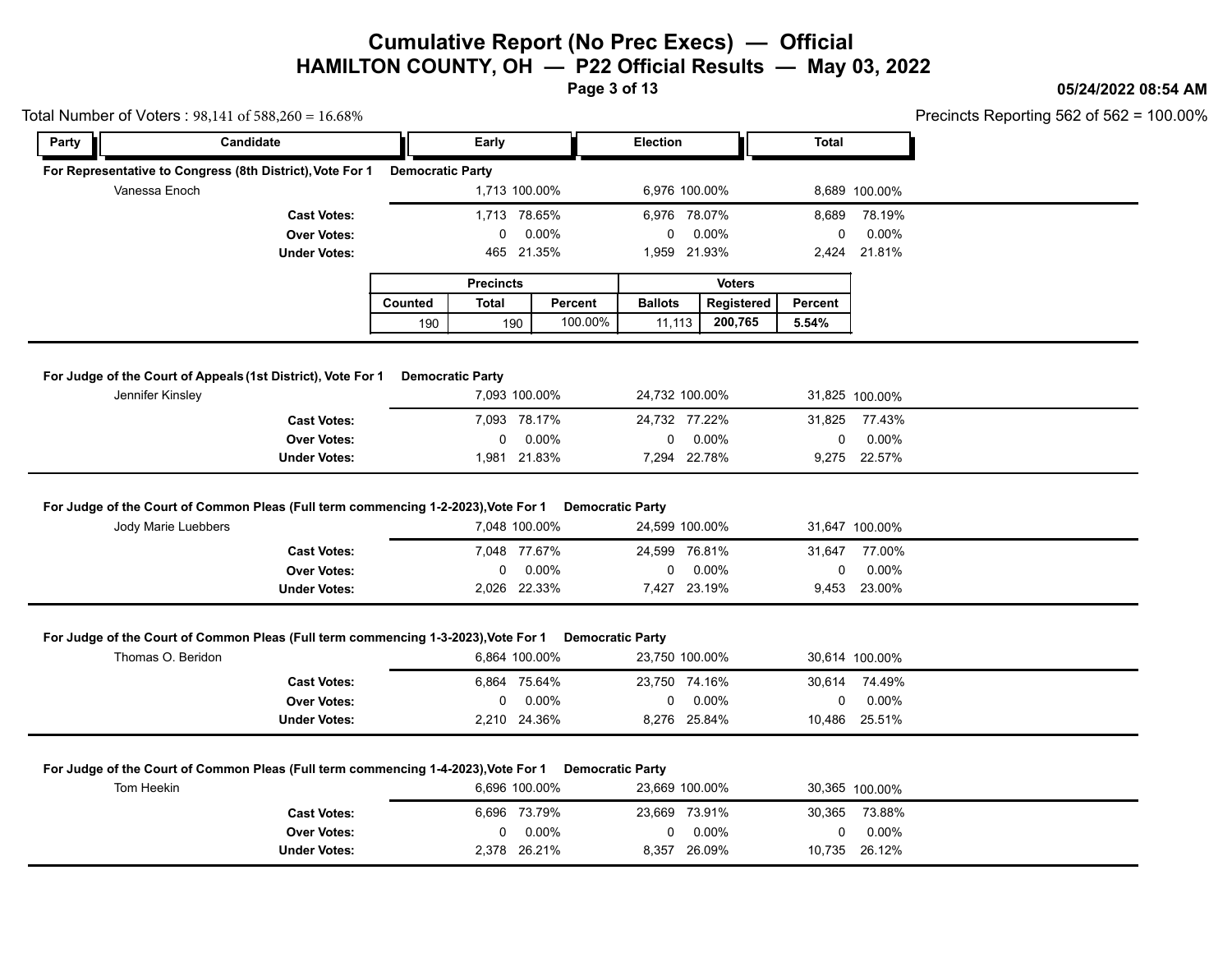**Page 4 of 13**

### **05/24/2022 08:54 AM**

| Party             | Candidate                                                                                                                   | Early |                          | <b>Election</b>         |                                           | <b>Total</b> |                    |  |
|-------------------|-----------------------------------------------------------------------------------------------------------------------------|-------|--------------------------|-------------------------|-------------------------------------------|--------------|--------------------|--|
|                   | For Judge of the Court of Common Pleas (Full term commencing 1-15-2023), Vote For 1                                         |       |                          | <b>Democratic Party</b> |                                           |              |                    |  |
| <b>Britt Born</b> |                                                                                                                             |       | 6.668 100.00%            |                         | 23,380 100.00%                            |              | 30,048 100.00%     |  |
|                   | <b>Cast Votes:</b>                                                                                                          |       | 6,668 73.48%             |                         | 23,380 73.00%                             | 30,048       | 73.11%             |  |
|                   | <b>Over Votes:</b>                                                                                                          | 0     | 0.00%                    | 0                       | $0.00\%$                                  | 0            | $0.00\%$           |  |
|                   | <b>Under Votes:</b>                                                                                                         |       | 2,406 26.52%             |                         | 8,646 27.00%                              |              | 11,052 26.89%      |  |
|                   | For Judge of the Court of Common Pleas (Juvenile Division) (Full term commencing 1-1-2023), Vote For 1                      |       |                          |                         | <b>Democratic Party</b>                   |              |                    |  |
|                   | <b>Rickell Howard Smith</b>                                                                                                 |       | 4,994 59.45%             |                         | 16,520 56.56%                             | 21,514       | 57.20%             |  |
|                   | Glenda A. Smith                                                                                                             |       | 3,407 40.55%             |                         | 12,689 43.44%                             | 16,096       | 42.80%             |  |
|                   | <b>Cast Votes:</b>                                                                                                          |       | 8,401 92.58%             |                         | 29,209 91.20%                             | 37,610       | 91.51%             |  |
|                   | <b>Over Votes:</b>                                                                                                          | 16    | 0.18%                    | 48                      | 0.15%                                     | 64           | 0.16%              |  |
|                   | <b>Under Votes:</b>                                                                                                         | 657   | 7.24%                    | 2,769                   | 8.65%                                     | 3,426        | 8.34%              |  |
|                   | For Judge of the Court of Common Pleas (Domestic Relations) (Full term commencing 1-5-2023), Vote For 1<br>Anne B. Flottman |       | 6,967 100.00%            |                         | <b>Democratic Party</b><br>24,219 100.00% |              | 31,186 100.00%     |  |
|                   | <b>Cast Votes:</b><br><b>Over Votes:</b>                                                                                    | 0     | 6,967 76.78%<br>$0.00\%$ | 0                       | 24,219 75.62%<br>$0.00\%$                 | 31,186<br>0  | 75.88%<br>$0.00\%$ |  |
|                   | <b>Under Votes:</b>                                                                                                         |       | 2,107 23.22%             |                         | 7,807 24.38%                              |              | 9,914 24.12%       |  |
|                   | For Judge of the Court of Common Pleas (Domestic Relations) (Full term commencing 1-16-2023), Vote For 1                    |       |                          |                         | <b>Democratic Party</b>                   |              |                    |  |
|                   | Manisha Kotian                                                                                                              |       | 6,840 100.00%            |                         | 23,638 100.00%                            |              | 30,478 100.00%     |  |
|                   | <b>Cast Votes:</b>                                                                                                          |       | 6,840 75.38%             |                         | 23,638 73.81%                             | 30,478       | 74.16%             |  |
|                   | <b>Over Votes:</b>                                                                                                          | 0     | $0.00\%$                 | 0                       | $0.00\%$                                  | 0            | $0.00\%$           |  |
|                   | Under Votes:                                                                                                                |       | 2,234 24.62%             |                         | 8,388 26.19%                              |              | 10,622 25.84%      |  |
|                   | For County Commissioner, Vote For 1<br><b>Democratic Party</b>                                                              |       |                          |                         |                                           |              |                    |  |
|                   | Stephanie Summerow Dumas                                                                                                    |       | 7,081 100.00%            |                         | 24,191 100.00%                            |              | 31,272 100.00%     |  |
|                   | <b>Cast Votes:</b>                                                                                                          |       | 7,081 78.04%             |                         | 24,191 75.54%                             | 31,272       | 76.09%             |  |
|                   | <b>Over Votes:</b>                                                                                                          | 0     | 0.00%                    | 0                       | $0.00\%$                                  | 0            | 0.00%              |  |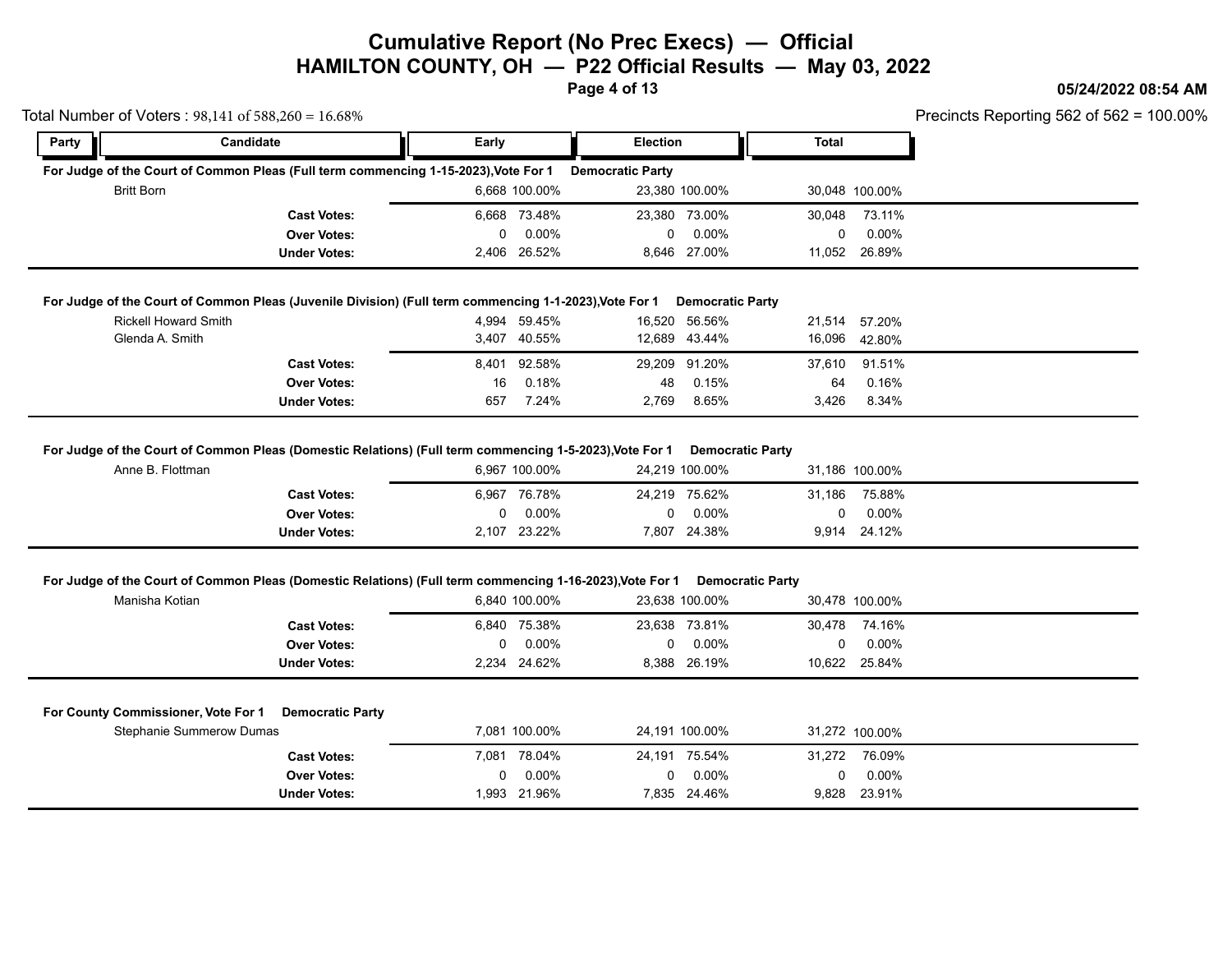**Page 5 of 13**

### **05/24/2022 08:54 AM**

| Precincts Reporting 562 of 562 = $100.00\%$ |  |  |  |
|---------------------------------------------|--|--|--|
|---------------------------------------------|--|--|--|

|                                                 |                                                          | Total Number of Voters: 98,141 of 588,260 = 16.68%                                                      |                                        |                                                      |                                     |                                                             |                                                 |                                                      | Precincts Reporting 562 of 562 = |
|-------------------------------------------------|----------------------------------------------------------|---------------------------------------------------------------------------------------------------------|----------------------------------------|------------------------------------------------------|-------------------------------------|-------------------------------------------------------------|-------------------------------------------------|------------------------------------------------------|----------------------------------|
| Party                                           |                                                          | <b>Candidate</b>                                                                                        | Early                                  |                                                      | Election                            |                                                             | <b>Total</b>                                    |                                                      |                                  |
| For County Auditor, Vote For 1                  |                                                          | <b>Democratic Party</b>                                                                                 |                                        |                                                      |                                     |                                                             |                                                 |                                                      |                                  |
| <b>Brigid Kelly</b>                             |                                                          |                                                                                                         |                                        | 7,147 100.00%                                        |                                     | 24,259 100.00%                                              |                                                 | 31,406 100.00%                                       |                                  |
|                                                 |                                                          | <b>Cast Votes:</b>                                                                                      |                                        | 7,147 78.76%                                         |                                     | 24,259 75.75%                                               | 31,406                                          | 76.41%                                               |                                  |
|                                                 |                                                          | <b>Over Votes:</b>                                                                                      | 0                                      | 0.00%                                                | $\mathbf 0$                         | 0.00%                                                       | 0                                               | 0.00%                                                |                                  |
|                                                 |                                                          | <b>Under Votes:</b>                                                                                     |                                        | 1,927 21.24%                                         |                                     | 7,767 24.25%                                                |                                                 | 9,694 23.59%                                         |                                  |
|                                                 |                                                          | For Clerk of the Courts of Common Pleas (Unexpired term ending 1-5-2025), Vote For 1                    |                                        |                                                      | <b>Democratic Party</b>             |                                                             |                                                 |                                                      |                                  |
|                                                 | Pavan V. Parikh                                          |                                                                                                         |                                        | 7.063 100.00%                                        |                                     | 24,116 100.00%                                              |                                                 | 31,179 100.00%                                       |                                  |
|                                                 |                                                          | <b>Cast Votes:</b>                                                                                      |                                        | 7,063 77.84%                                         |                                     | 24,116 75.30%                                               | 31,179                                          | 75.86%                                               |                                  |
|                                                 |                                                          | <b>Over Votes:</b>                                                                                      | 0                                      | 0.00%                                                | 0                                   | $0.00\%$                                                    | 0                                               | 0.00%                                                |                                  |
|                                                 |                                                          | <b>Under Votes:</b>                                                                                     |                                        | 2,011 22.16%                                         |                                     | 7,910 24.70%                                                |                                                 | 9,921 24.14%                                         |                                  |
|                                                 | Jim Renacci and Joe Knopp<br>Ron Hood and Candice Keller | Joe Blystone and Jeremiah W. Workman<br><b>Cast Votes:</b><br><b>Over Votes:</b><br><b>Under Votes:</b> | 1.649<br>196<br>89<br>6,294<br>5<br>82 | 26.20%<br>3.11%<br>1.41%<br>98.64%<br>0.08%<br>1.29% | 3,289<br>923<br>49,124<br>20<br>641 | 15,481 31.51%<br>6.70%<br>1.88%<br>98.67%<br>0.04%<br>1.29% | 17,130<br>3,485<br>1,012<br>55,418<br>25<br>723 | 30.91%<br>6.29%<br>1.83%<br>98.67%<br>0.04%<br>1.29% |                                  |
| For Attorney General, Vote For 1                |                                                          | <b>Republican Party</b>                                                                                 |                                        |                                                      |                                     |                                                             |                                                 |                                                      |                                  |
| Dave Yost                                       |                                                          |                                                                                                         |                                        | 4.881 100.00%                                        |                                     | 36,376 100.00%                                              |                                                 | 41,257 100.00%                                       |                                  |
|                                                 |                                                          | <b>Cast Votes:</b>                                                                                      |                                        | 4,881 76.49%                                         |                                     | 36,376 73.07%                                               | 41,257                                          | 73.46%                                               |                                  |
|                                                 |                                                          | <b>Over Votes:</b>                                                                                      | 0                                      | 0.00%                                                | 0                                   | 0.00%                                                       | 0                                               | 0.00%                                                |                                  |
|                                                 |                                                          | <b>Under Votes:</b>                                                                                     |                                        | 1,500 23.51%                                         |                                     | 13,409 26.93%                                               |                                                 | 14,909 26.54%                                        |                                  |
| For Auditor of State, Vote For 1<br>Keith Faber |                                                          | <b>Republican Party</b>                                                                                 |                                        | 4,585 100.00%                                        |                                     | 33,593 100.00%                                              |                                                 | 38,178 100.00%                                       |                                  |
|                                                 |                                                          | <b>Cast Votes:</b>                                                                                      |                                        | 4,585 71.85%                                         |                                     | 33,593 67.48%                                               | 38,178                                          | 67.97%                                               |                                  |
|                                                 |                                                          | <b>Over Votes:</b>                                                                                      | 0                                      | 0.00%                                                | 0                                   | 0.00%                                                       | 0                                               | 0.00%                                                |                                  |
|                                                 |                                                          | <b>Under Votes:</b>                                                                                     |                                        | 1,796 28.15%                                         |                                     | 16,192 32.52%                                               |                                                 | 17,988 32.03%                                        |                                  |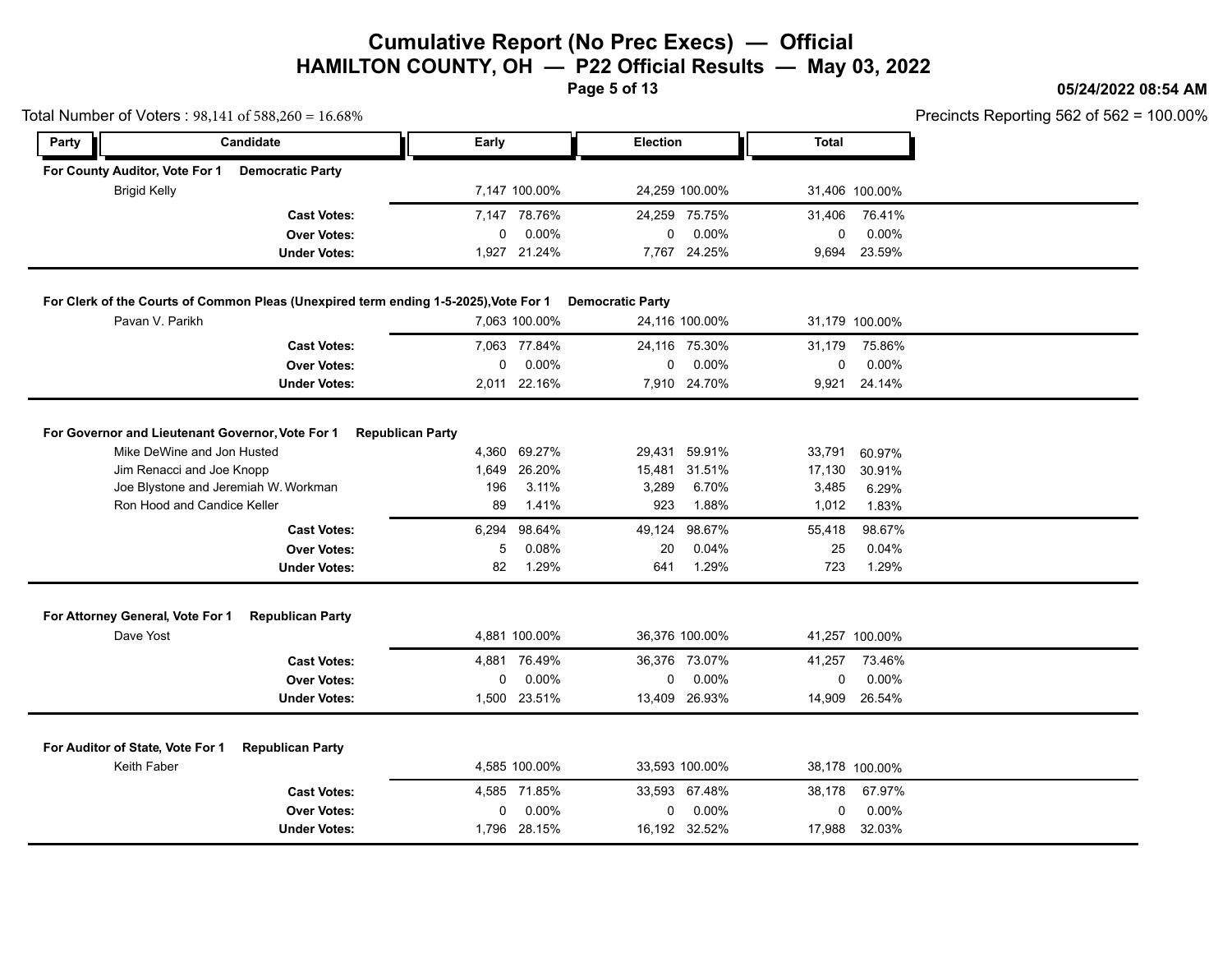**Page 6 of 13**

### **05/24/2022 08:54 AM**

|   |        |        | Precincts Reporting 562 of 562 = $100.00\%$ |  |
|---|--------|--------|---------------------------------------------|--|
| ь | Total  |        |                                             |  |
|   |        |        |                                             |  |
|   | 33,843 | 69.88% |                                             |  |
|   | 14,588 | 30.12% |                                             |  |
|   | 48,431 | 86.23% |                                             |  |
|   | 29     | 0.05%  |                                             |  |
|   | 7,706  | 13.72% |                                             |  |
|   |        |        |                                             |  |

|  |  | Total Number of Voters: $98,141$ of $588,260 = 16.68\%$ |
|--|--|---------------------------------------------------------|
|--|--|---------------------------------------------------------|

| Party                              |                | Candidate                                                                    | Early       |                                          | <b>Election</b> |                           | <b>Total</b> |                        |
|------------------------------------|----------------|------------------------------------------------------------------------------|-------------|------------------------------------------|-----------------|---------------------------|--------------|------------------------|
| For Secretary of State, Vote For 1 |                | <b>Republican Party</b>                                                      |             |                                          |                 |                           |              |                        |
|                                    | Frank LaRose   |                                                                              |             | 4,242 74.21%                             | 29.601          | 69.30%                    | 33,843       | 69.88%                 |
| John Adams                         |                |                                                                              |             | 1,474 25.79%                             |                 | 13,114 30.70%             | 14,588       | 30.12%                 |
|                                    |                | <b>Cast Votes:</b>                                                           |             | 5,716 89.58%                             |                 | 42,715 85.80%             | 48,431       | 86.23%                 |
|                                    |                | <b>Over Votes:</b>                                                           | 5           | 0.08%                                    | 24              | 0.05%                     | 29           | 0.05%                  |
|                                    |                | <b>Under Votes:</b>                                                          |             | 660 10.34%                               |                 | 7,046 14.15%              |              | 7,706 13.72%           |
| For Treasurer of State, Vote For 1 |                | <b>Republican Party</b>                                                      |             |                                          |                 |                           |              |                        |
|                                    | Robert Sprague |                                                                              |             | 4,595 100.00%                            |                 | 33,607 100.00%            |              | 38,202 100.00%         |
|                                    |                | <b>Cast Votes:</b>                                                           |             | 4,595 72.01%                             |                 | 33,607 67.50%             | 38,202       | 68.02%                 |
|                                    |                | <b>Over Votes:</b>                                                           | $\mathbf 0$ | $0.00\%$                                 | 0               | $0.00\%$                  | $\Omega$     | $0.00\%$               |
|                                    |                | <b>Under Votes:</b>                                                          |             | 1,786 27.99%                             |                 | 16,178 32.50%             |              | 17,964 31.98%          |
|                                    |                | <b>Over Votes:</b><br><b>Under Votes:</b>                                    | 0           | 0.00%<br>1,719 26.94%                    | 0               | $0.00\%$<br>15,805 31.75% | 0            | 0.00%<br>17,524 31.20% |
|                                    |                | For Justice of the Supreme Court (Full term commencing 1-1-2023), Vote For 1 |             | <b>Republican Party</b>                  |                 |                           |              |                        |
| Pat Fischer                        |                |                                                                              |             | 4,640 100.00%                            |                 | 33,558 100.00%            |              | 38,198 100.00%         |
|                                    |                | <b>Cast Votes:</b>                                                           |             | 4,640 72.72%                             |                 | 33,558 67.41%             | 38,198       | 68.01%                 |
|                                    |                | <b>Over Votes:</b>                                                           | $\mathbf 0$ | $0.00\%$                                 | 0               | 0.00%                     | 0            | $0.00\%$               |
|                                    |                | <b>Under Votes:</b>                                                          |             | 1,741 27.28%                             |                 | 16,227 32.59%             |              | 17,968 31.99%          |
|                                    |                |                                                                              |             |                                          |                 |                           |              |                        |
|                                    |                |                                                                              |             |                                          |                 |                           |              |                        |
| Pat DeWine                         |                | For Justice of the Supreme Court (Full term commencing 1-2-2023), Vote For 1 |             | <b>Republican Party</b><br>4,456 100.00% |                 | 31,970 100.00%            |              | 36,426 100.00%         |
|                                    |                | <b>Cast Votes:</b>                                                           |             | 4.456 69.83%                             |                 | 31,970 64.22%             | 36,426       | 64.85%                 |
|                                    |                | <b>Over Votes:</b>                                                           | 0           | $0.00\%$                                 | 0               | $0.00\%$                  | 0            | $0.00\%$               |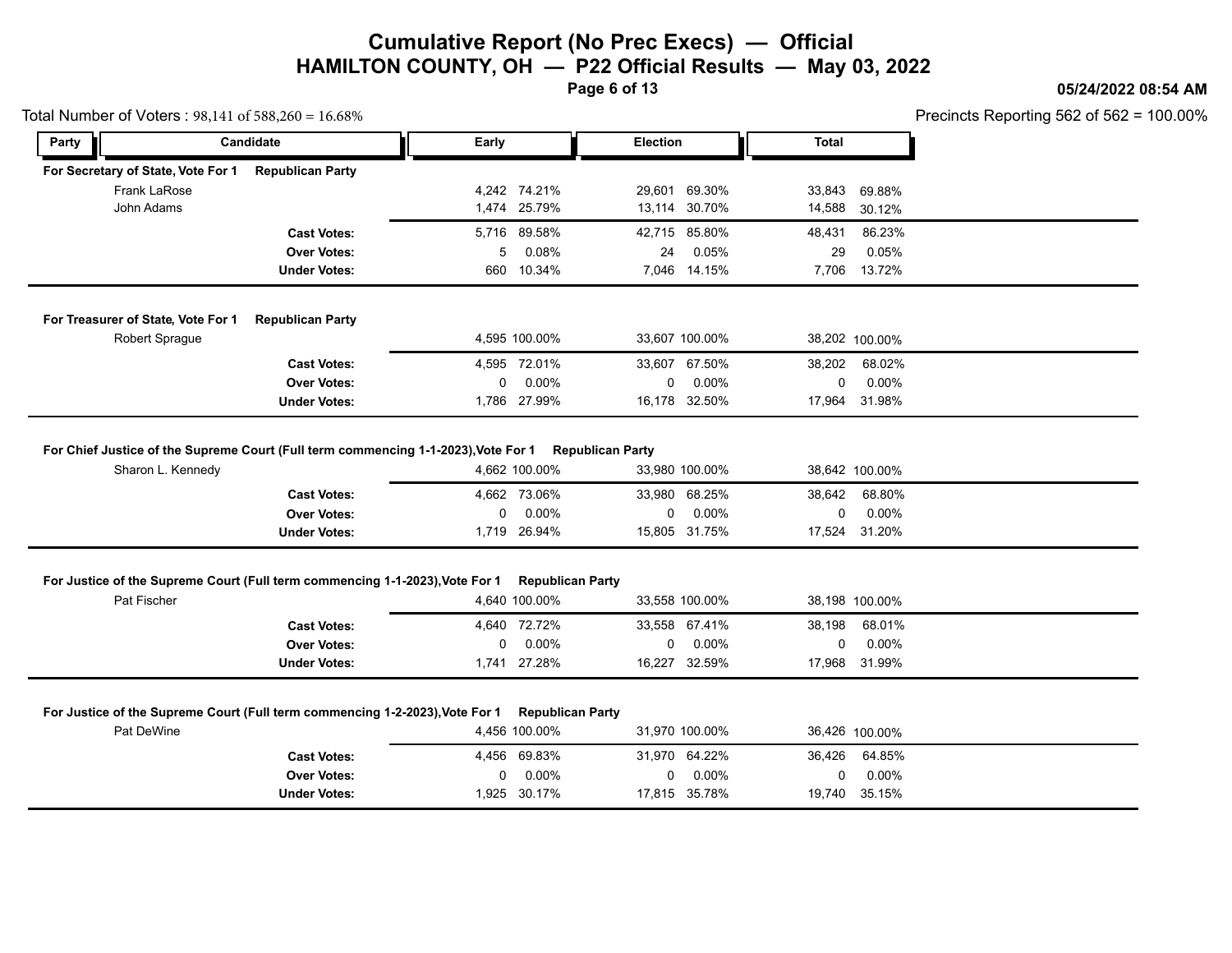**Page 7 of 13**

### **05/24/2022 08:54 AM**

Precincts Reporting 562 of 562 = 100.00%

| Party                        | Candidate               | Early |              | <b>Election</b> |               | Total  |               |
|------------------------------|-------------------------|-------|--------------|-----------------|---------------|--------|---------------|
| For U.S. Senator, Vote For 1 | <b>Republican Party</b> |       |              |                 |               |        |               |
| JD Vance                     |                         |       | 1,447 23.27% |                 | 15,596 31.79% |        | 17,043 30.83% |
| Matt Dolan                   |                         |       | 1,523 24.50% |                 | 13,627 27.78% |        | 15,150 27.41% |
| Josh Mandel                  |                         |       | 1,105 17.77% |                 | 9,556 19.48%  | 10,661 | 19.29%        |
| Mike Gibbons                 |                         | 918   | 14.77%       | 5,276           | 10.75%        | 6,194  | 11.21%        |
| Jane Timken                  |                         | 1,048 | 16.86%       | 4,107           | 8.37%         | 5,155  | 9.33%         |
| Neil Patel                   |                         | 89    | 1.43%        | 461             | 0.94%         | 550    | 1.00%         |
| Mark Pukita                  |                         | 87    | 1.40%        | 436             | 0.89%         | 523    | 0.95%         |
|                              | <b>Cast Votes:</b>      |       | 6,217 97.43% | 49,059          | 98.54%        | 55,276 | 98.42%        |
|                              | <b>Over Votes:</b>      | 16    | 0.25%        | 85              | 0.17%         | 101    | 0.18%         |
|                              | <b>Under Votes:</b>     | 148   | 2.32%        | 641             | 1.29%         | 789    | 1.40%         |

### **For Representative to Congress (1st District), Vote For 1 Republican Party**

|                                                          |                         |                  |                |                | .              |         | $\sim$ $\sim$ , $\sim$ |  |
|----------------------------------------------------------|-------------------------|------------------|----------------|----------------|----------------|---------|------------------------|--|
| <b>Under Votes:</b>                                      |                         | 148              | 2.32%          | 641            | 1.29%          | 789     | 1.40%                  |  |
|                                                          |                         |                  |                |                |                |         |                        |  |
| or Representative to Congress (1st District), Vote For 1 | <b>Republican Party</b> |                  |                |                |                |         |                        |  |
| Steve Chabot                                             |                         |                  | 3,068 100.00%  |                | 21,018 100.00% |         | 24,086 100.00%         |  |
| <b>Cast Votes:</b>                                       |                         |                  | 3,068 75.05%   |                | 21,018 73.59%  | 24,086  | 73.77%                 |  |
| <b>Over Votes:</b>                                       |                         | 3                | 0.07%          | 31             | 0.11%          | 34      | $0.10\%$               |  |
| <b>Under Votes:</b>                                      |                         |                  | 1,017 24.88%   |                | 7,512 26.30%   |         | 8,529 26.12%           |  |
|                                                          |                         | <b>Precincts</b> |                |                | <b>Voters</b>  |         |                        |  |
|                                                          | Counted                 | Total            | Percent        | <b>Ballots</b> | Registered     | Percent |                        |  |
|                                                          | 374                     |                  | 100.00%<br>374 | 32,649         | 386,903        | 8.44%   |                        |  |

### **For Representative to Congress (8th District), Vote For 1 Republican Party**

| For Representative to Congress (8th District), Vote For 1<br><b>Republican Party</b> |       |         |                                                                                    |               |                                                                                                  |                                                |
|--------------------------------------------------------------------------------------|-------|---------|------------------------------------------------------------------------------------|---------------|--------------------------------------------------------------------------------------------------|------------------------------------------------|
|                                                                                      |       |         |                                                                                    |               |                                                                                                  |                                                |
|                                                                                      |       |         |                                                                                    |               |                                                                                                  | 9,497 45.74%                                   |
|                                                                                      |       |         |                                                                                    |               |                                                                                                  | 88.29%                                         |
|                                                                                      |       |         |                                                                                    | $0.05\%$      | 14                                                                                               | 0.06%                                          |
|                                                                                      | 176   | 7.68%   |                                                                                    |               |                                                                                                  | 11.65%                                         |
|                                                                                      |       |         |                                                                                    | <b>Voters</b> |                                                                                                  |                                                |
| Counted                                                                              | Total | Percent |                                                                                    |               | Percent                                                                                          |                                                |
| 190                                                                                  |       |         |                                                                                    | 200,534       | 11.73%                                                                                           |                                                |
|                                                                                      |       |         | 1,024 48.44%<br>1,090 51.56%<br>2,114 92.19%<br>3 0.13%<br><b>Precincts</b><br>190 | 100.00%       | 10,242 54.92%<br>8,407 45.08%<br>18,649 87.87%<br>11<br>2,564 12.08%<br><b>Ballots</b><br>23,517 | 11,266 54.26%<br>20,763<br>2,740<br>Registered |

|         |       |         | Voters         |            |         |  |  |
|---------|-------|---------|----------------|------------|---------|--|--|
| Counted | Total | Percent | <b>Ballots</b> | Registered | Percent |  |  |
| 190     | 190   | 100.00% | 23.517         | 200.534    | 11.73%  |  |  |

### Total Number of Voters : 98,141 of 588,260 = 16.68%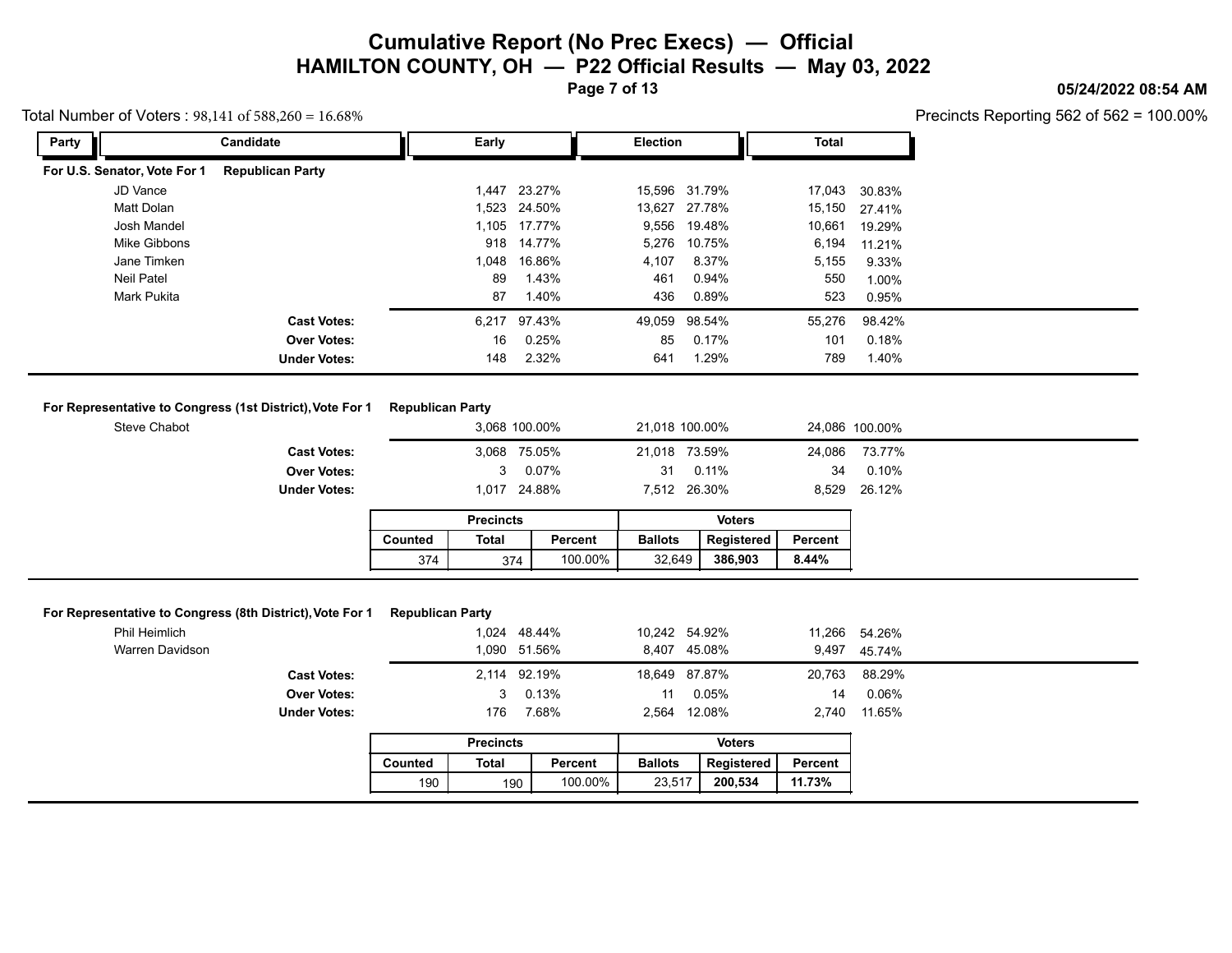**Page 8 of 13**

### **05/24/2022 08:54 AM**

| Precincts Reporting 562 of 562 = $100.00\%$ |  |  |  |
|---------------------------------------------|--|--|--|
|---------------------------------------------|--|--|--|

|       | Total Number of Voters: 98,141 of 588,260 = 16.68%                                                                              |                         |                       |                              |                           |              |                        | Precincts Reporting 562 of 562 = |
|-------|---------------------------------------------------------------------------------------------------------------------------------|-------------------------|-----------------------|------------------------------|---------------------------|--------------|------------------------|----------------------------------|
| Party | Candidate                                                                                                                       | Early                   |                       | Election                     |                           | <b>Total</b> |                        |                                  |
|       | For Judge of the Court of Appeals (1st District), Vote For 1                                                                    | <b>Republican Party</b> |                       |                              |                           |              |                        |                                  |
|       | Robert C. Winkler                                                                                                               |                         | 4,804 100.00%         |                              | 35,659 100.00%            |              | 40,463 100.00%         |                                  |
|       | <b>Cast Votes:</b>                                                                                                              |                         | 4,804 75.29%          |                              | 35,659 71.63%             | 40,463       | 72.04%                 |                                  |
|       | <b>Over Votes:</b>                                                                                                              | 0                       | 0.00%                 | 0                            | 0.00%                     | 0            | 0.00%                  |                                  |
|       | <b>Under Votes:</b>                                                                                                             |                         | 1,577 24.71%          |                              | 14,126 28.37%             |              | 15,703 27.96%          |                                  |
|       | For Judge of the Court of Common Pleas (Full term commencing 1-2-2023), Vote For 1                                              |                         |                       | <b>Republican Party</b>      |                           |              |                        |                                  |
|       | Christopher McDowell (W)                                                                                                        |                         | 545 100.00%           |                              | 2,446 100.00%             |              | 2,991 100.00%          |                                  |
|       | <b>Cast Votes:</b>                                                                                                              | 545                     | 8.54%                 | 2,446                        | 4.91%                     | 2,991        | 5.33%                  |                                  |
|       | <b>Over Votes:</b>                                                                                                              | 0                       | 0.00%                 | 0                            | 0.00%                     | 0            | 0.00%                  |                                  |
|       | <b>Under Votes:</b>                                                                                                             |                         | 5,836 91.46%          | 47,339                       | 95.09%                    | 53,175       | 94.67%                 |                                  |
|       | <b>Over Votes:</b><br><b>Under Votes:</b><br>For Judge of the Court of Common Pleas (Full term commencing 1-4-2023), Vote For 1 | 0                       | 0.00%<br>1,623 25.43% | 0<br><b>Republican Party</b> | $0.00\%$<br>14,929 29.99% | 0            | 0.00%<br>16,552 29.47% |                                  |
|       | Charles J. Kubicki, Jr.                                                                                                         |                         | 4,477 100.00%         |                              | 32,345 100.00%            |              | 36,822 100.00%         |                                  |
|       |                                                                                                                                 |                         |                       |                              |                           |              |                        |                                  |
|       |                                                                                                                                 |                         |                       |                              |                           |              |                        |                                  |
|       | <b>Cast Votes:</b><br><b>Over Votes:</b>                                                                                        | 0                       | 4,477 70.16%<br>0.00% | 0                            | 32,345 64.97%<br>0.00%    | 36,822<br>0  | 65.56%<br>0.00%        |                                  |
|       | <b>Under Votes:</b>                                                                                                             |                         | 1,904 29.84%          |                              | 17,440 35.03%             |              | 19,344 34.44%          |                                  |
|       | For Judge of the Court of Common Pleas (Full term commencing 1-15-2023), Vote For 1                                             |                         |                       | <b>Republican Party</b>      |                           |              |                        |                                  |
|       | Megan E. Shanahan                                                                                                               |                         | 4,457 100.00%         |                              | 31,689 100.00%            |              | 36,146 100.00%         |                                  |
|       | <b>Cast Votes:</b>                                                                                                              |                         | 4,457 69.85%          |                              | 31,689 63.65%             | 36,146       | 64.36%                 |                                  |
|       | <b>Over Votes:</b><br><b>Under Votes:</b>                                                                                       | 0                       | 0.00%<br>1,924 30.15% | 0                            | 0.00%<br>18,096 36.35%    | 0            | 0.00%<br>20,020 35.64% |                                  |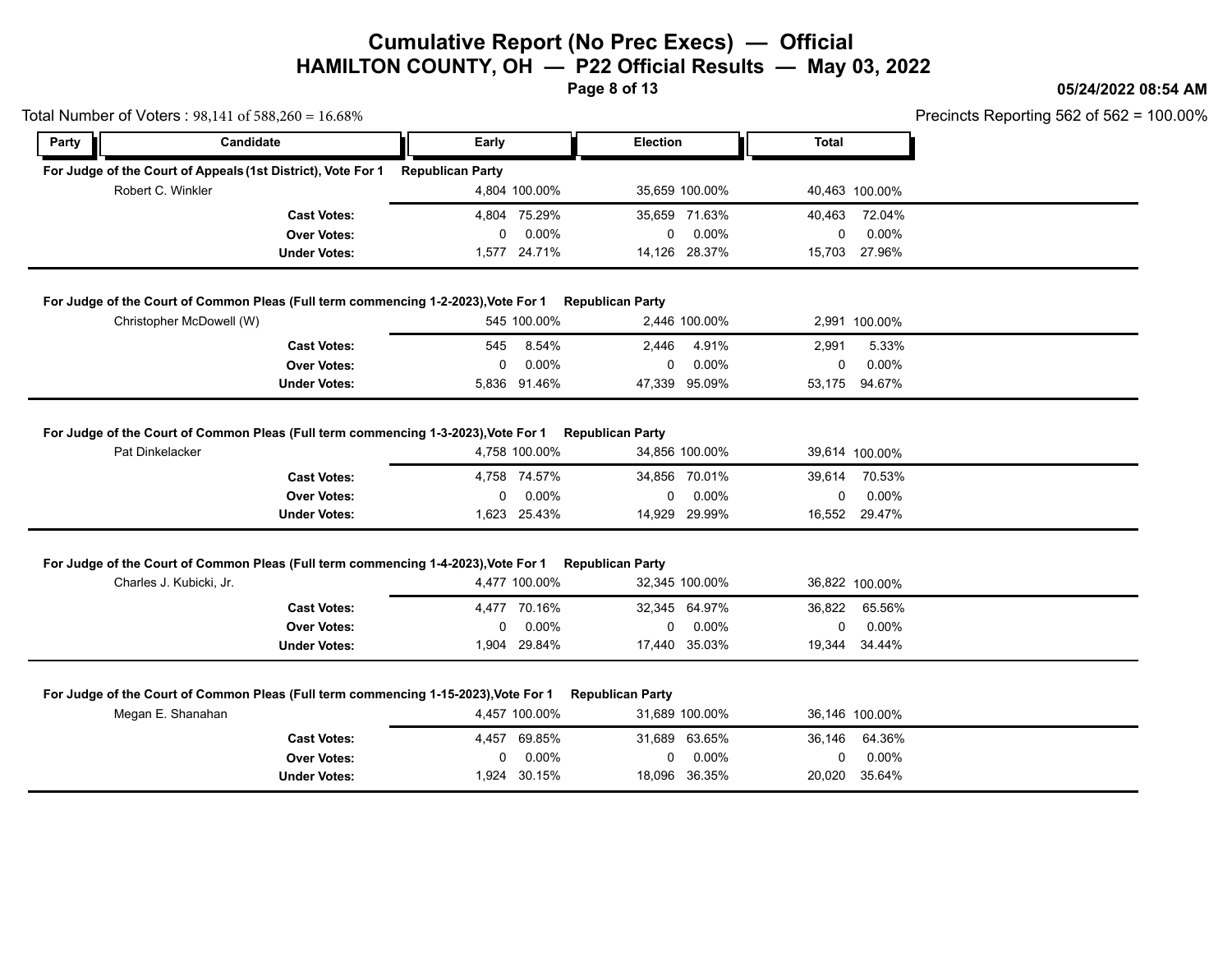**Page 9 of 13**

Total Number of Voters : 98,141 of 588,260 = 16.68%

### **05/24/2022 08:54 AM**

| Party | <b>Candidate</b>                               |                                                                                                         | Early |                                       | Election |                                         | <b>Total</b>                 |                           |  |
|-------|------------------------------------------------|---------------------------------------------------------------------------------------------------------|-------|---------------------------------------|----------|-----------------------------------------|------------------------------|---------------------------|--|
|       |                                                | For Judge of the Court of Common Pleas (Juvenile Division) (Full term commencing 1-1-2023), Vote For 1  |       |                                       |          | <b>Republican Party</b>                 |                              |                           |  |
|       | <b>Stacey DeGraffenreid</b>                    |                                                                                                         |       | 4,329 100.00%                         |          | 30,756 100.00%                          |                              | 35,085 100.00%            |  |
|       |                                                | <b>Cast Votes:</b>                                                                                      |       | 4,329 67.84%                          |          | 30,756 61.78%                           | 35,085                       | 62.47%                    |  |
|       |                                                | <b>Over Votes:</b>                                                                                      | 0     | 0.00%                                 | 0        | 0.00%                                   | 0                            | 0.00%                     |  |
|       |                                                | <b>Under Votes:</b>                                                                                     |       | 2,052 32.16%                          |          | 19,029 38.22%                           | 21,081                       | 37.53%                    |  |
|       |                                                | For Judge of the Court of Common Pleas (Domestic Relations) (Full term commencing 1-5-2023), Vote For 1 |       |                                       |          | <b>Republican Party</b>                 |                              |                           |  |
|       | Jon H. Sieve                                   |                                                                                                         |       | 4,338 100.00%                         |          | 30,762 100.00%                          |                              | 35,100 100.00%            |  |
|       |                                                | <b>Cast Votes:</b>                                                                                      | 4,338 | 67.98%                                |          | 30,762 61.79%                           | 35,100                       | 62.49%                    |  |
|       |                                                | <b>Over Votes:</b>                                                                                      | 0     | 0.00%                                 | 0        | 0.00%                                   | 0                            | 0.00%                     |  |
|       |                                                | <b>Under Votes:</b>                                                                                     |       | 2,043 32.02%                          |          | 19,023 38.21%                           | 21,066                       | 37.51%                    |  |
|       |                                                | <b>Cast Votes:</b><br><b>Over Votes:</b><br><b>Under Votes:</b>                                         | 0     | 4,491 70.38%<br>0.00%<br>1,890 29.62% | 0        | 31,875 64.03%<br>0.00%<br>17,910 35.97% | 36,366<br>$\Omega$<br>19,800 | 64.75%<br>0.00%<br>35.25% |  |
|       |                                                |                                                                                                         |       |                                       |          |                                         |                              |                           |  |
|       |                                                |                                                                                                         |       |                                       |          |                                         |                              |                           |  |
|       | For County Commissioner, Vote For 1            | <b>Republican Party</b>                                                                                 |       |                                       |          |                                         |                              |                           |  |
|       | Matthew O'Neill                                |                                                                                                         |       | 4,313 100.00%                         |          | 31,117 100.00%                          |                              | 35,430 100.00%            |  |
|       |                                                | <b>Cast Votes:</b>                                                                                      |       | 4.313 67.59%                          |          | 31,117 62.50%                           | 35,430                       | 63.08%                    |  |
|       |                                                | <b>Over Votes:</b>                                                                                      | 0     | 0.00%                                 | 0        | $0.00\%$                                | 0                            | 0.00%                     |  |
|       |                                                | <b>Under Votes:</b>                                                                                     |       | 2,068 32.41%                          |          | 18,668 37.50%                           | 20,736                       | 36.92%                    |  |
|       |                                                |                                                                                                         |       |                                       |          |                                         |                              |                           |  |
|       | For County Auditor, Vote For 1<br>Tom Brinkman | <b>Republican Party</b>                                                                                 |       | 4,533 100.00%                         |          | 33,134 100.00%                          |                              | 37,667 100.00%            |  |
|       |                                                | <b>Cast Votes:</b>                                                                                      |       | 4,533 71.04%                          |          | 33,134 66.55%                           | 37,667                       | 67.06%                    |  |
|       |                                                | <b>Over Votes:</b>                                                                                      | 0     | 0.00%                                 | 0        | 0.00%                                   | 0                            | 0.00%                     |  |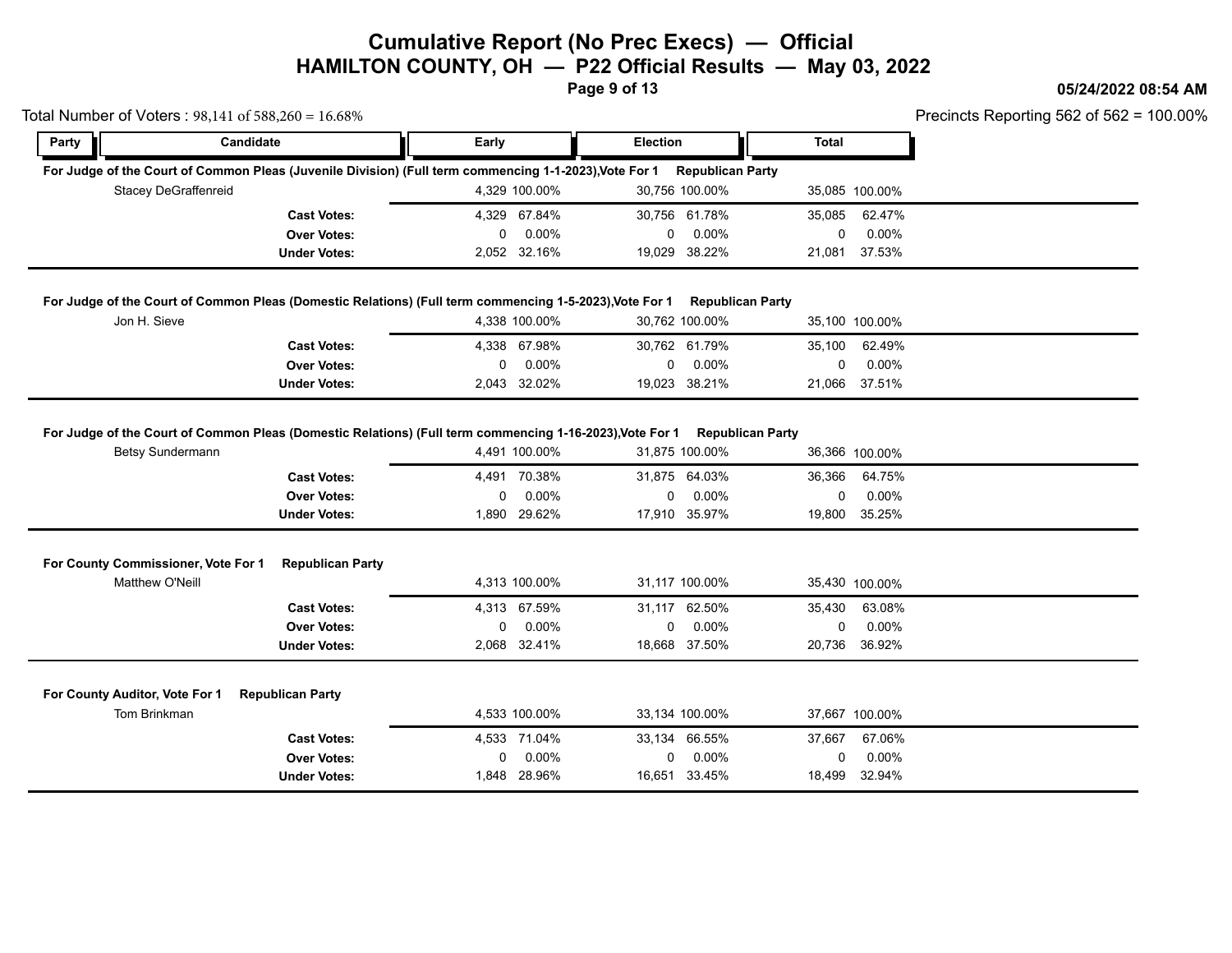### **05/24/2022 08:54 AM**

Precincts Reporting 562 of 562 = 100.00%

| Party | Candidate                                                                            | Early |              | Election                |               | Total  |               |  |
|-------|--------------------------------------------------------------------------------------|-------|--------------|-------------------------|---------------|--------|---------------|--|
|       | For Clerk of the Courts of Common Pleas (Unexpired term ending 1/5/2025), Vote For 1 |       |              | <b>Republican Party</b> |               |        |               |  |
|       | Steven P. Goodin                                                                     |       | 3.919 70.07% |                         | 28,227 68.36% |        | 32,146 68.57% |  |
|       | Raj Rajagopal                                                                        |       | 1.674 29.93% |                         | 13,062 31.64% |        | 14,736 31,43% |  |
|       | <b>Cast Votes:</b>                                                                   |       | 5,593 87.65% |                         | 41,289 82.93% | 46,882 | 83.47%        |  |
|       | <b>Over Votes:</b>                                                                   | 12    | 0.19%        | 47                      | 0.09%         | 59     | 0.11%         |  |
|       | <b>Under Votes:</b>                                                                  | 776   | 12.16%       |                         | 8,449 16.97%  |        | 9,225 16.42%  |  |

### **1 PROPOSED TAX LEVY (ADDITIONAL) - READING COMMUNITY CITY SCHOOL DISTRICT, Vote For 1**

Total Number of Voters : 98,141 of 588,260 = 16.68%

| ONUVI TULUU.                                                                     |         |                  | $11011 - 141010$ |                 | $0.110$ $0.0170$ |          | $V, L L V$ $V, T L V$ |
|----------------------------------------------------------------------------------|---------|------------------|------------------|-----------------|------------------|----------|-----------------------|
|                                                                                  |         |                  |                  |                 |                  |          |                       |
| POSED TAX LEVY (ADDITIONAL) - READING COMMUNITY CITY SCHOOL DISTRICT, Vote For 1 |         |                  |                  |                 |                  |          |                       |
| FOR THE TAX LEVY                                                                 |         |                  | 106 48.40%       |                 | 856 51.44%       | 962      | 51.09%                |
| AGAINST THE TAX LEVY                                                             |         |                  | 113 51.60%       |                 | 808 48.56%       |          | 921 48.91%            |
|                                                                                  |         |                  |                  |                 |                  |          |                       |
| <b>Cast Votes:</b>                                                               |         |                  | 219 97.33%       |                 | 1,664 99.28%     | 1,883    | 99.05%                |
| <b>Over Votes:</b>                                                               |         | 0                | 0.00%            | $\mathbf 0$     | 0.00%            | $\Omega$ | $0.00\%$              |
| <b>Under Votes:</b>                                                              |         | 6                | 2.67%            | 12 <sup>°</sup> | 0.72%            | 18       | 0.95%                 |
|                                                                                  |         | <b>Precincts</b> |                  |                 | <b>Voters</b>    |          |                       |
|                                                                                  |         |                  |                  |                 |                  |          |                       |
|                                                                                  | Counted | Total            | Percent          | <b>Ballots</b>  | Registered       | Percent  |                       |
|                                                                                  | 9       |                  | 100.00%<br>9     | 1,901           | 7,362            | 25.82%   |                       |
|                                                                                  |         |                  |                  |                 |                  |          |                       |

|         | <b>Precincts</b> |         |                | Voters     |         |  |  |
|---------|------------------|---------|----------------|------------|---------|--|--|
| Counted | Total            | Percent | <b>Ballots</b> | Reaistered | Percent |  |  |
|         |                  | 100.00% | 1.901          | 7.362      | 25.82%  |  |  |

### **2 PROPOSED TAX LEVY (ADDITIONAL) - WINTON WOODS CITY SCHOOL DISTRICT, Vote For 1**

| AGAINST THE TAX LEVY |         |                  | 360 68.05%    |                | 2,484 72.89%  |         | 2,844 72,24% |
|----------------------|---------|------------------|---------------|----------------|---------------|---------|--------------|
| FOR THE TAX LEVY     |         |                  | 169 31.95%    |                | 924 27.11%    |         | 1,093 27.76% |
| <b>Cast Votes:</b>   |         |                  | 529 98.51%    |                | 3,408 97.54%  | 3,937   | 97.67%       |
| <b>Over Votes:</b>   |         | $^{\circ}$       | $0.00\%$      | 0              | 0.00%         | 0       | $0.00\%$     |
| <b>Under Votes:</b>  |         | 8                | 1.49%         | 86             | 2.46%         | 94      | 2.33%        |
|                      |         | <b>Precincts</b> |               |                | <b>Voters</b> |         |              |
|                      | Counted | Total            | Percent       | <b>Ballots</b> | Registered    | Percent |              |
|                      | 22      |                  | 100.00%<br>22 | 4,031          | 18,750        | 21.50%  |              |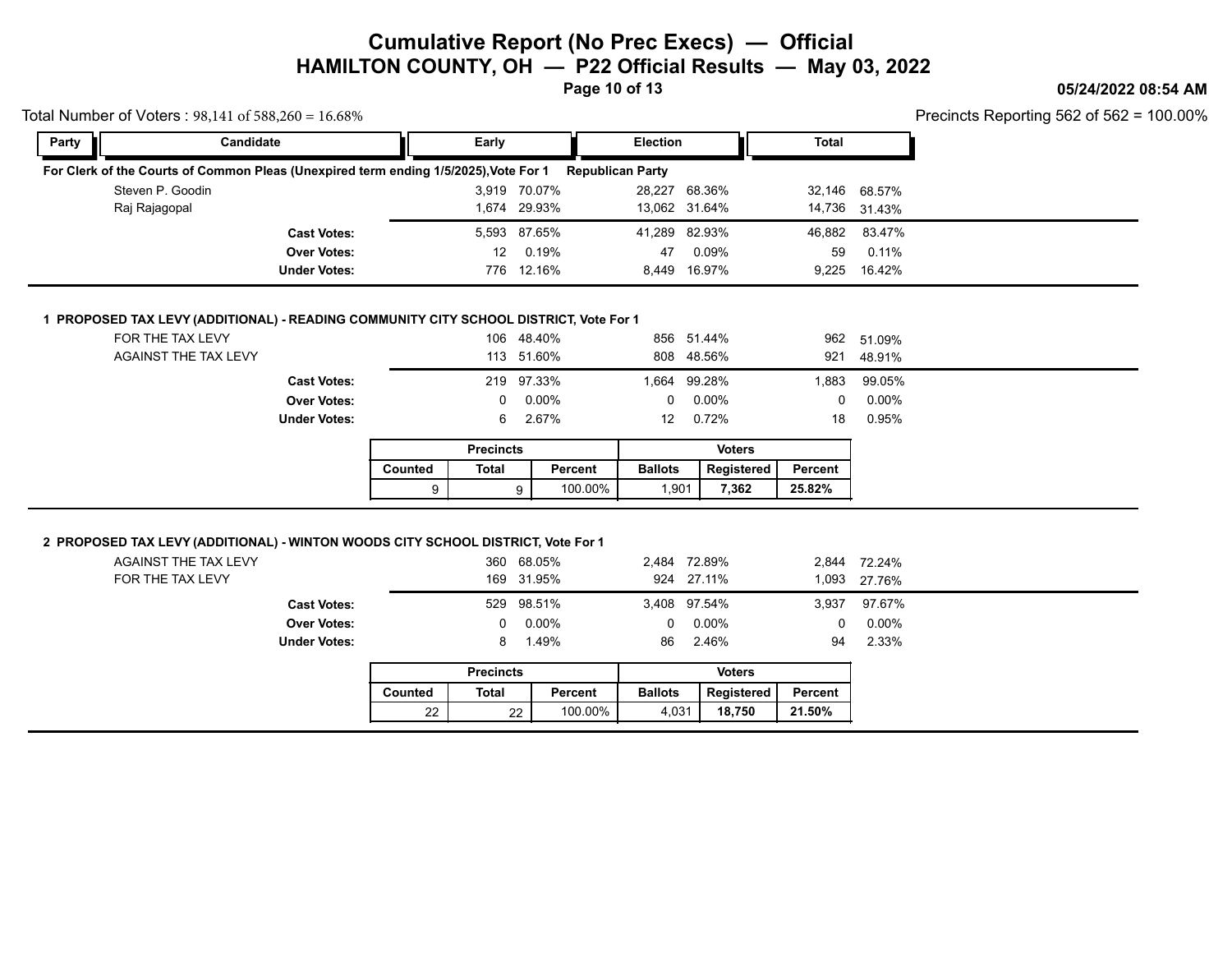**Page 11 of 13**

### **05/24/2022 08:54 AM**

Precincts Reporting 562 of 562 = 100.00%

| Total Number of Voters: $98,141$ of $588,260 = 16.68\%$         |                      |                     |         |                  |           |         |                 |               |              |            | Precincts Reporting 562 of 562 = 1 |
|-----------------------------------------------------------------|----------------------|---------------------|---------|------------------|-----------|---------|-----------------|---------------|--------------|------------|------------------------------------|
| Party                                                           | Candidate            |                     |         | Early            |           |         | <b>Election</b> |               | <b>Total</b> |            |                                    |
| 3 PROPOSED TAX LEVY (RENEWAL) - CITY OF DEER PARK, Vote For 1   |                      |                     |         |                  |           |         |                 |               |              |            |                                    |
|                                                                 | FOR THE TAX LEVY     |                     |         | 49               | 63.64%    |         | 423             | 72.43%        |              | 472 71.41% |                                    |
|                                                                 | AGAINST THE TAX LEVY |                     |         | 28               | 36.36%    |         |                 | 161 27.57%    | 189          | 28.59%     |                                    |
|                                                                 |                      | <b>Cast Votes:</b>  |         |                  | 77 95.06% |         |                 | 584 99.15%    | 661          | 98.66%     |                                    |
|                                                                 |                      | <b>Over Votes:</b>  |         | 0                | 0.00%     |         | 0               | 0.00%         | $\mathbf{0}$ | 0.00%      |                                    |
|                                                                 |                      | <b>Under Votes:</b> |         | 4                | 4.94%     |         | 5               | 0.85%         | 9            | 1.34%      |                                    |
|                                                                 |                      |                     |         | <b>Precincts</b> |           |         |                 | <b>Voters</b> |              |            |                                    |
|                                                                 |                      |                     |         |                  |           | Percent |                 | Registered    |              |            |                                    |
|                                                                 |                      |                     | Counted | <b>Total</b>     |           |         | <b>Ballots</b>  |               | Percent      |            |                                    |
|                                                                 |                      |                     | 4       |                  | 4         | 100.00% | 670             | 3,924         | 17.07%       |            |                                    |
| 4 PROPOSED TAX LEVY (ADDITIONAL) - CITY OF LOVELAND, Vote For 1 | FOR THE TAX LEVY     |                     |         | 101              | 66.45%    |         |                 | 744 60.15%    | 845          | 60.84%     |                                    |
|                                                                 | AGAINST THE TAX LEVY |                     |         | 51               | 33.55%    |         | 493             | 39.85%        | 544          | 39.16%     |                                    |
|                                                                 |                      | <b>Cast Votes:</b>  |         | 152              | 98.70%    |         |                 | 1,237 98.02%  | 1,389        | 98.09%     |                                    |
|                                                                 |                      | <b>Over Votes:</b>  |         | 0                | $0.00\%$  |         |                 | 0.08%         |              | 0.07%      |                                    |
|                                                                 |                      | <b>Under Votes:</b> |         | $\overline{2}$   | 1.30%     |         | 24              | 1.90%         | 26           | 1.84%      |                                    |
|                                                                 |                      |                     |         | <b>Precincts</b> |           |         |                 | <b>Voters</b> |              |            |                                    |
|                                                                 |                      |                     | Counted | <b>Total</b>     |           | Percent | <b>Ballots</b>  | Registered    | Percent      |            |                                    |

### **5 SPECIAL ELECTION BY PETITION - LOCAL OPTION ELECTION ON SUNDAY SALE OF LIQUOR (MIAMI TOWNSHIP F), Vote For 1**

|                     |                |                  | 3 100.00%       |                | 115 85.82%      |                | 118 86.13% |
|---------------------|----------------|------------------|-----------------|----------------|-----------------|----------------|------------|
|                     |                |                  | $0\quad 0.00\%$ |                | 19 14.18%       |                | 19 13.87%  |
| <b>Cast Votes:</b>  |                |                  | 3 100.00%       |                | 134 97.81%      | 137            | 97.86%     |
| <b>Over Votes:</b>  |                |                  | $0\quad 0.00\%$ |                | $0\quad 0.00\%$ | 0              | $0.00\%$   |
| <b>Under Votes:</b> |                |                  | $0\quad 0.00\%$ |                | 3 2.19%         | 3 <sup>1</sup> | 2.14%      |
|                     |                | <b>Precincts</b> |                 |                | <b>Voters</b>   |                |            |
|                     | <b>Counted</b> | Total            | Percent         | <b>Ballots</b> | Registered      | Percent        |            |
|                     |                |                  | 100.00%         |                | 606<br>140      | 23.10%         |            |

|         | <b>Precincts</b> |         |                | Voters     |         |  |  |
|---------|------------------|---------|----------------|------------|---------|--|--|
| Counted | Total            | Percent | <b>Ballots</b> | Registered | Percent |  |  |
|         |                  | 100.00% | 140            | 606        | 23.10%  |  |  |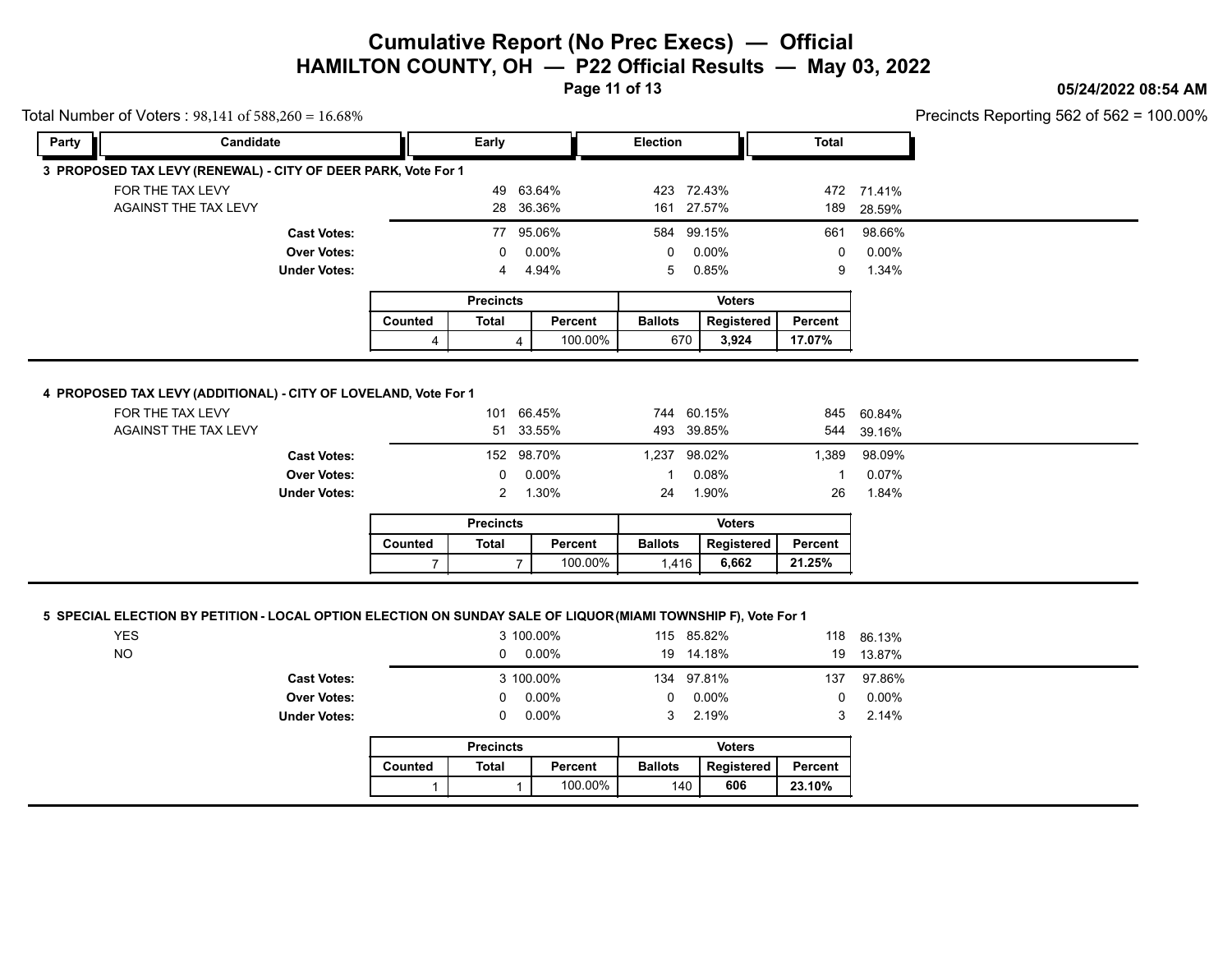**Page 12 of 13**

### **05/24/2022 08:54 AM**

|       | Total Number of Voters: 98,141 of 588,260 = 16.68%                                          |                         |                              |                    |                      |                     |                  |            | Precincts Reporting 562 of 562 = 1 |
|-------|---------------------------------------------------------------------------------------------|-------------------------|------------------------------|--------------------|----------------------|---------------------|------------------|------------|------------------------------------|
| Party | Candidate                                                                                   |                         | Early                        |                    | <b>Election</b>      |                     | <b>Total</b>     |            |                                    |
|       | 6 PROPOSED TAX LEVY (RENEWAL) - VILLAGE OF AMBERLEY, Vote For 1                             |                         |                              |                    |                      |                     |                  |            |                                    |
|       | FOR THE TAX LEVY                                                                            |                         | 128 86.49%                   |                    | 675 82.82%           |                     |                  | 803 83.39% |                                    |
|       | AGAINST THE TAX LEVY                                                                        |                         |                              | 20 13.51%          | 140 17.18%           |                     | 160              | 16.61%     |                                    |
|       | <b>Cast Votes:</b>                                                                          |                         | 148                          | 99.33%             | 815 98.91%           |                     | 963              | 98.97%     |                                    |
|       | <b>Over Votes:</b>                                                                          |                         | 0                            | 0.00%              |                      | 0.12%               | 1                | 0.10%      |                                    |
|       | <b>Under Votes:</b>                                                                         |                         | -1                           | 0.67%              | 8                    | 0.97%               | 9                | 0.92%      |                                    |
|       |                                                                                             |                         | <b>Precincts</b>             |                    |                      | <b>Voters</b>       |                  |            |                                    |
|       |                                                                                             | Counted                 | <b>Total</b>                 | Percent            | <b>Ballots</b>       | Registered          | Percent          |            |                                    |
|       |                                                                                             | 4                       | $\overline{4}$               | 100.00%            | 973                  | 3,110               | 31.29%           |            |                                    |
|       |                                                                                             |                         |                              |                    |                      |                     |                  |            |                                    |
|       | 7 PROPOSED TAX LEVY (ADDITIONAL) - VILLAGE OF CLEVES, Vote For 1                            |                         |                              |                    |                      |                     |                  |            |                                    |
|       | AGAINST THE TAX LEVY                                                                        |                         |                              | 19 70.37%          | 303 79.32%           |                     |                  | 322 78.73% |                                    |
|       | FOR THE TAX LEVY                                                                            |                         | 8                            | 29.63%             |                      | 79 20.68%           | 87               | 21.27%     |                                    |
|       | <b>Cast Votes:</b>                                                                          |                         |                              | 27 100.00%         | 382 98.45%           |                     | 409              | 98.55%     |                                    |
|       | <b>Over Votes:</b>                                                                          |                         | 0                            | 0.00%              | 0                    | 0.00%               | 0                | 0.00%      |                                    |
|       | <b>Under Votes:</b>                                                                         |                         | 0                            | 0.00%              | 6                    | 1.55%               | 6                | 1.45%      |                                    |
|       |                                                                                             |                         | <b>Precincts</b>             |                    |                      | <b>Voters</b>       |                  |            |                                    |
|       |                                                                                             | Counted                 | <b>Total</b>                 | Percent            | <b>Ballots</b>       | Registered          | Percent          |            |                                    |
|       |                                                                                             | $\overline{c}$          | $\overline{2}$               | 100.00%            | 415                  | 2,219               | 18.70%           |            |                                    |
|       |                                                                                             |                         |                              |                    |                      |                     |                  |            |                                    |
|       |                                                                                             |                         |                              |                    |                      |                     |                  |            |                                    |
|       | 8 PROPOSED TAX LEVY (ADDITIONAL) - VILLAGE OF ELMWOOD PLACE, Vote For 1<br>FOR THE TAX LEVY |                         |                              | 4 57.14%           |                      | 50 58.82%           | 54               | 58.70%     |                                    |
|       | AGAINST THE TAX LEVY                                                                        |                         |                              | 3 42.86%           |                      | 35 41.18%           |                  | 38 41.30%  |                                    |
|       | <b>Cast Votes:</b>                                                                          |                         |                              | 7 100.00%          |                      | 85 98.84%           | 92               | 98.92%     |                                    |
|       |                                                                                             |                         |                              | 0.00%              | 0                    | 0.00%               | 0                | 0.00%      |                                    |
|       |                                                                                             |                         |                              |                    |                      |                     |                  |            |                                    |
|       | <b>Over Votes:</b><br><b>Under Votes:</b>                                                   |                         | $\Omega$<br>0                | $0.00\%$           | 1                    | 1.16%               | 1                | 1.08%      |                                    |
|       |                                                                                             |                         |                              |                    |                      |                     |                  |            |                                    |
|       |                                                                                             |                         | <b>Precincts</b>             |                    |                      | <b>Voters</b>       |                  |            |                                    |
|       |                                                                                             | Counted<br>$\mathbf{1}$ | <b>Total</b><br>$\mathbf{1}$ | Percent<br>100.00% | <b>Ballots</b><br>93 | Registered<br>1,117 | Percent<br>8.33% |            |                                    |